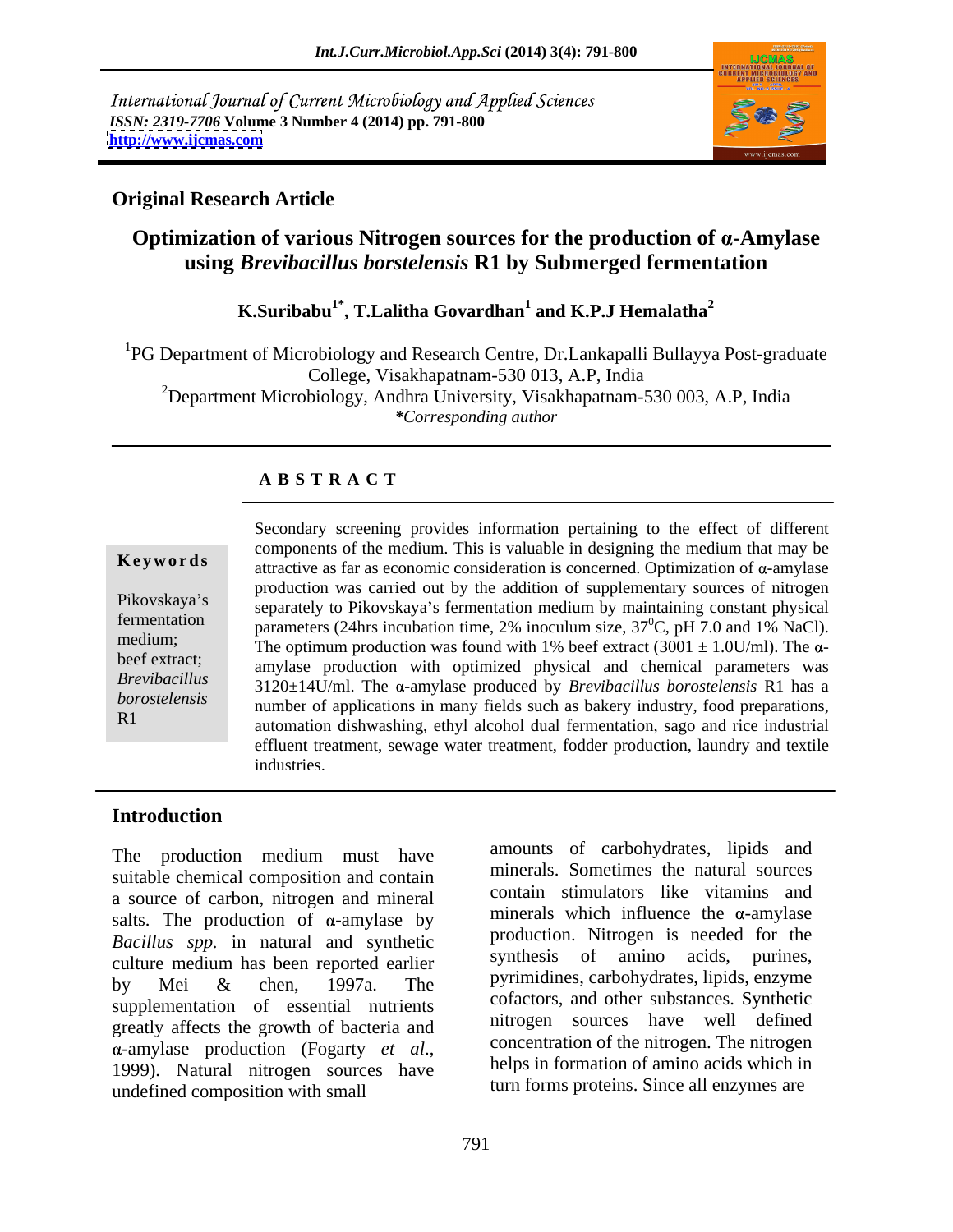proteins it may stimulate the secretion of **Nitrogen sources** more amylase enzyme.

production are - Yeast extract (Santos &

Marine water samples collected from **Submerged Fermentation** Rushikonda, the coastal area isolated from the city, Visakhapatnam, India were Two ml inoculum of *Brevibacillus* diluted by serial dilution technique and *borostelensis* R1 was inoculated to the cultured on starch agar medium After 100ml of production medium cultured on starch agar medium. After incubation at  $37^0C$  the colonies observed with zone of starch hydrolysis by iodine staining were chosen. Discrete colonies on<br>
plate exhibiting the zone of starch Pikovskay's Medium: (g/l) (pH 7.0) plate exhibiting the zone of starch hydrolysis were identified.

### **Optimized parameters**

*Brevibacillus borostelensis* R1 was cultured in Pikovskaya's medium with additional source of natural and synthetic nitrogen (1-5%w/v) separately by keeping the physical parameters (Incubation period 24hrs, inoculum size 2%, pH 7.0,<br>temperature  $37^{0}C$  and salinity 1%) After incubation, the medium was temperature  $37^0$ C and salinity 1%) constant (Suribabu *et.al.,* 2014). Samples were incubated in orbital shaking 15 minutes at room temperature (25<sup>o</sup>C). incubator (120rpm) for 24hrs. The supernatant was collected in sterile

### **Nitrogen sources**

The addition of different nitrogen sources sesame seed, ground nut (roasted), baker's reported to be greatly affected the yeast, badam, cashew nut, dry minced fish production of  $\alpha$ -amylase by *Bacillus* and sprouted green gram are naturally *subtilis* (Birol *et al.,* 1997). Nitrogen occurring nitrogen sources. Synthetic sources that stimulated amylase sources: yeast extract, beef extract, Martins, 2003), beef extract (Thaddeus *et*  chloride, tryptone, casein, L-cysteine, urea *al.,* 2005), peptone (Aiyer, 2004), and potassium nitrate (all the synthetic ammonium sulphate (Dercova *et al.,* nitrogen sources are procured from 1992), ammonium chloride (Saxena *et al.,* Merck).Varying concentrations (1, 2, 3, 4 2007), casein (Goto *et al.,* 1998), cysteine and 5 % w/v) of ten natural and synthetic (Mahmoud & Hani, 2012), urea (Ramesh nitrogen sources were added to the 100 ml & Lonsane, 1990), potassium nitrate (Haq of Pikovskaya's fermentation medium *et al.,* 2002b) and ammonium nitrate separately. As synthetic sources need no (Okolo *et al.,* 1996). pretreatment they were added directly into **Materials and Methods However, natural sources of nitrogen were Primary screening** example pestle. Soybean meal, channa dal, milk powder, peptone, ammonium sulphate, ammonium the culture at varying concentrations. ground to powder with a mortar and pestle.

### **Submerged Fermentation**

 ${}^{0}C$  the colonies observed (Pikovskaya's Medium) and incubated in Two ml inoculum of *Brevibacillus borostelensis* R1 was inoculated to the 100ml of production medium the orbital shaking incubator for 24hrs.

Pikovskay's Medium : (g/l) ( pH 7.0)

| : $10.05$ gm                                                               |                                               |  |  |
|----------------------------------------------------------------------------|-----------------------------------------------|--|--|
|                                                                            |                                               |  |  |
| :5.0gm                                                                     |                                               |  |  |
|                                                                            |                                               |  |  |
| : Trace                                                                    |                                               |  |  |
|                                                                            |                                               |  |  |
|                                                                            |                                               |  |  |
| : 0.5gm                                                                    |                                               |  |  |
| Ca <sub>3</sub> (PO <sub>4)2</sub><br>MgSO <sub>4</sub> .7H <sub>2</sub> O | :0.5gm<br>$: 0.1$ gm<br>: Trace<br>: $0.2$ gm |  |  |

 ${}^{0}C$  and salinity 1%) After incubation, the medium was After incubation, the medium was subjected to centrifugation at 5,000rpm for  ${}^{0}C$ ).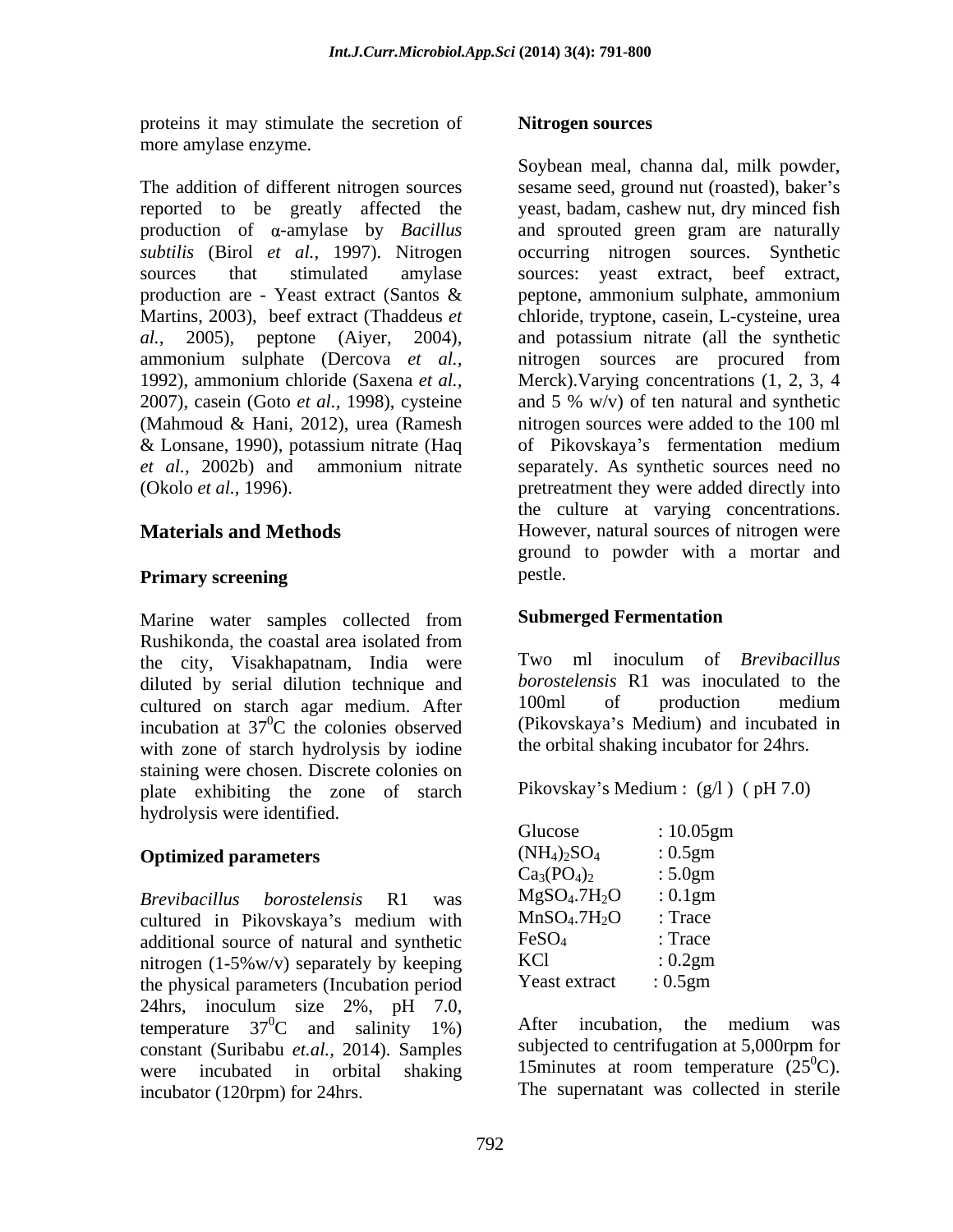Supernatant (0.5 ml) was used for the salinity (1%) were optimized in amylase assay by DNS method (Miller, submerged fermentation (SmF). The 1959). physical parameters optimized were

### **Estimation of Maltose by Dinitro salicylic acid (DNS method)**

The enzyme extract (0.5 ml) was carried out by the addition of transferred to a test tube containing 0.5 ml of 1.0% soluble starch solution. The carbon, nitrogen and minerals to mixture was incubated at 37°C for 10 min. Pikovskaya's fermentation medium by Then 1.0 ml of dinitrosalicylic acid maintaining constant physical parameters reagent (DNS) was added to each test (24hrs incubation time, 2% inoculum size, tube. The tubes were placed in boiling water for 5 min and cooled at room temperature. The contents of tubes were Soybean meal,channa dal, milk powder, diluted up to 10 ml with distilled water. Sesame seed, ground nut (roasted), baker's The absorbance was read at 546 nm using yeast, badam, cashew nut, dry minced fish a spectrophotometer and converted to mg and sprouted green gram were added of maltose from the standard. One unit of separately as natural nitrogen supplements enzyme activity was defined as the amount to the SmF PK medium at varying of enzyme that releases 1.0 mmol of reducing sugar (maltose) per minute under (Figures 1 A-J). Ten synthetic nitrogen the assay conditions. sources were utilized; yeast extract*,* beef

All the experiments were conducted in triplicate. The results were given as mean value  $\pm$  standard deviation. The conditions The production of  $\alpha$ -amylase was

the examination of differences among the The addition of synthetic nitrogen (1%) more than two sample means at the same  $\pm$ 37.0U/ml. time.

incubation period (24hrs), 2% inoculum

test tube and the pellet was discarded. size, temperature  $(37^0C)$ , pH  $(7.0)$  and  $^{0}C$ ), pH (7.0) and salinity (1%) were optimized in submerged fermentation (SmF). physical parameters optimized were maintained in chemical parameters optimization.

> Optimization of  $\alpha$ -amylase production was carried out by the addition of supplementary chemical sources of carbon, nitrogen and minerals to (24hrs incubation time, 2% inoculum size,  $37^{\circ}$ C, pH 7.0 and 1% NaCl).

**Statistical analysis** ammonium chloride, tryptone, casein, L concentrations ranging from 1 to 5% extract, peptone, ammonium sulphate, cysteine, urea and potassium nitrate (Figures 2 A-J).

were analyzed to determine the significant estimated for all samples. The highest difference between the variables by one production of the enzyme at optimum way ANOVA, two way ANOVA and concentrations of nitrogen supplements are correlation analysis by using the scientific tabulated in table 1. The synthetic sources graph pad (Prism 6.1version software). resulted in higher production than the Analysis of variance (ANOVA) refers to natural sources of nitrogen supplements. sample means. It is used to examine the beef extract) to the PK medium yielded significance of the difference amongst optimum enzyme activity of 2826 production of  $\alpha$ -amylase The addition of synthetic nitrogen (1%  $\pm 37.0$ U/ml.

**Results and Discussion** (2826±37U/ml) was found to be highest The Pikovskaya's (PK) Medium, of beef extract on amylase production by The production of  $\alpha$ -amylase with 1% beef extract. The enhancing effect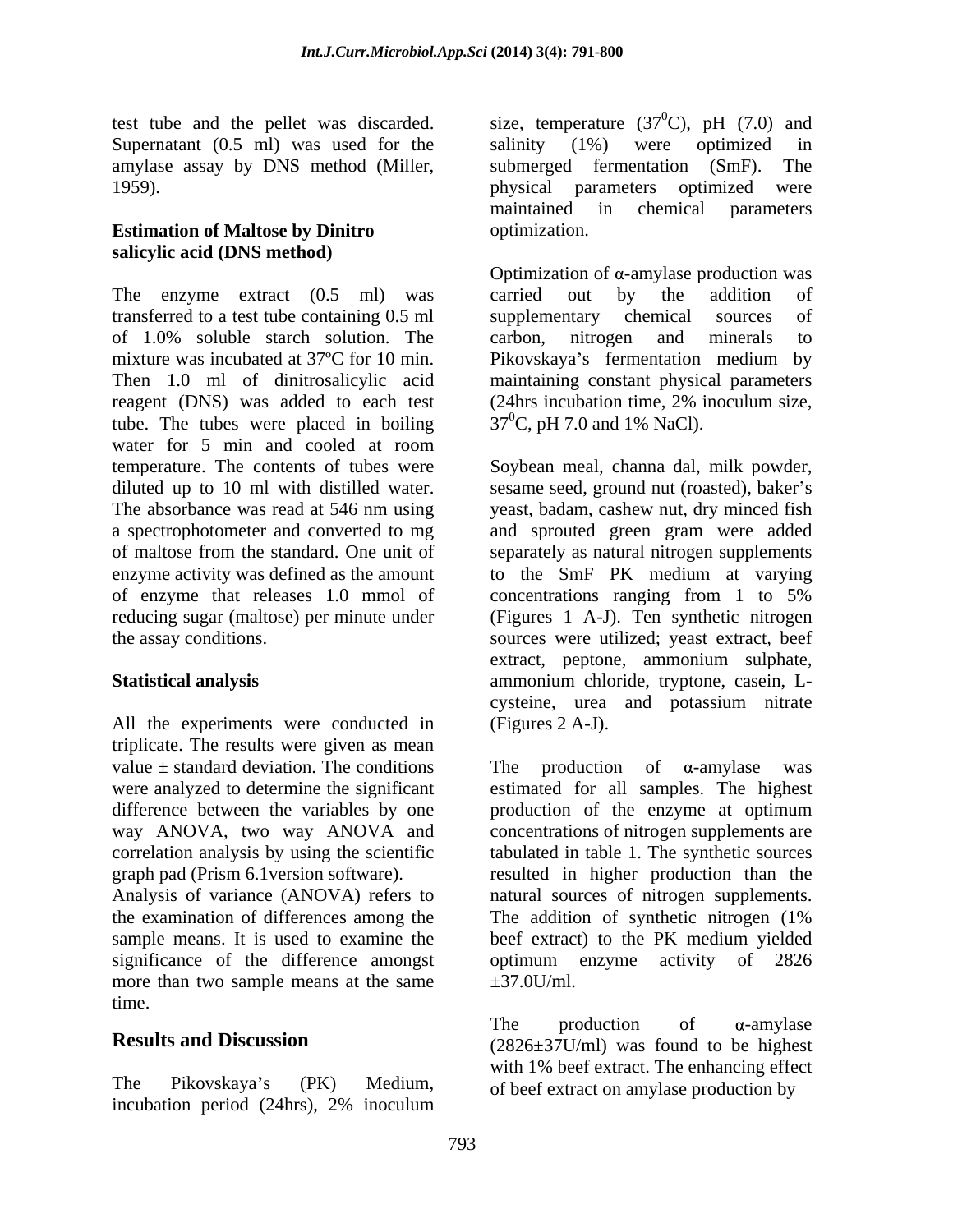| <b>Table.1</b> The highest production of $\alpha$ -amylase at optimal concentrations of nitrogen sources: |  |
|-----------------------------------------------------------------------------------------------------------|--|
| Natural and Synthetic                                                                                     |  |

| Natural nitrogen source   |                      | % of nitrogen source   Amylase activity $(U/ml)$ |
|---------------------------|----------------------|--------------------------------------------------|
| Soybean meal              |                      | $1861 \pm 0.5$                                   |
| Channa dal                | $\overline{1}$       | $980 \pm 0.3$                                    |
| Milk powder               | $\overline{1}$       | $961 \pm 1$                                      |
| <b>Sesame Seed</b>        | 5 <sup>5</sup>       | $981 \pm 0.5$                                    |
| Ground nut (roasted)      |                      | $1061 \pm 0.7$                                   |
| Baker's yeast             | 5 <sup>5</sup>       | $1361 \pm 1.0$                                   |
| Badam                     |                      | $581 \pm 0.5$                                    |
| Cashew nut                | 5 <sup>5</sup>       | $1141 \pm 0.5$                                   |
| Dry minced fish           | $\mathbf{3}$         | $1662 \pm 1.5$                                   |
| Sprouted green gram       | $\mathbf{3}$         | $1700 \pm 0.0$                                   |
| Synthetic nitrogen source | % of nitrogen source | Amylase activity (U/ml)                          |
| Yeast extract             | 2                    | $1741 \pm 1.0$                                   |
| <b>Beef</b> extract       | $\blacksquare$       | $2826 \pm 37.0$                                  |
| Peptone                   |                      | $1801 \pm 0.75$                                  |
| Ammonium sulphate         | $\overline{1}$       | $1982 \pm 1.50$                                  |
| Ammonium chloride         |                      | $1161 \pm 1.00$                                  |
| Tryptone                  | $\blacksquare$       | $681 \pm 0.50$                                   |
| Casein                    | $\blacksquare$       | $2621 \pm 1.00$                                  |
| L-Cysteine                | $\overline{2}$       | $2410 \pm 14.00$                                 |
| Urea                      | $\mathbf{3}$         | $1301 \pm 0.500$                                 |
| Potassium nitrate         |                      | $1121 \pm 0.75$                                  |
|                           |                      |                                                  |

Values represented in the table are means of triplicates±SD.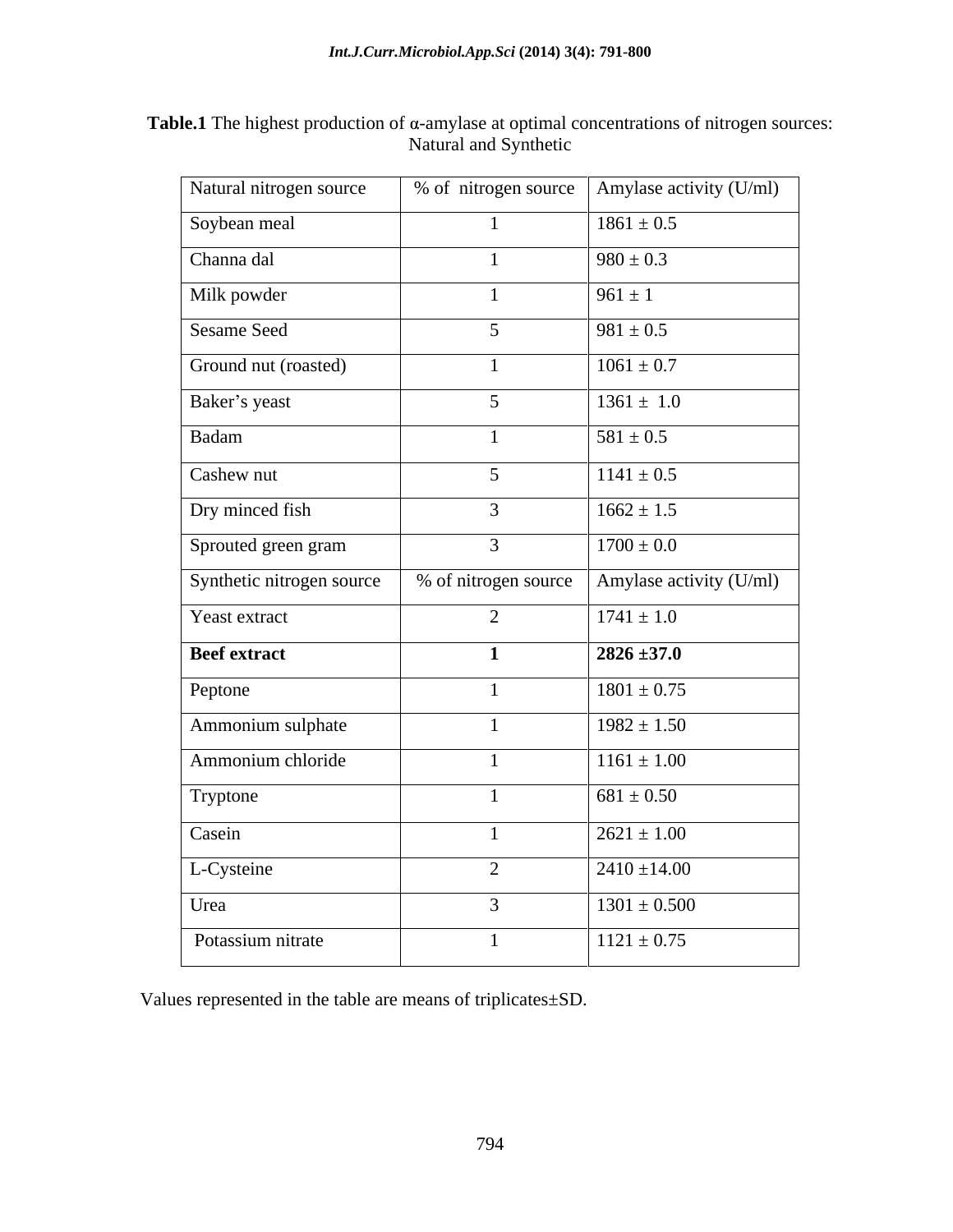**Figure.1** Effect of different concentrations of natural nitrogen sources on the production of  $\alpha$ -amylase by *Brevibacillus borstelensis* R1 (A) Soybean meal (B) Channa dal (C) Milk powder (D) Sesame seed (E) Ground nut (roasted) and (F) Baker's yeast



Y bars indicate the standard deviation of mean value. \*\*\*\*  $P < 0.0001$  Values differ significantly at p<0.5.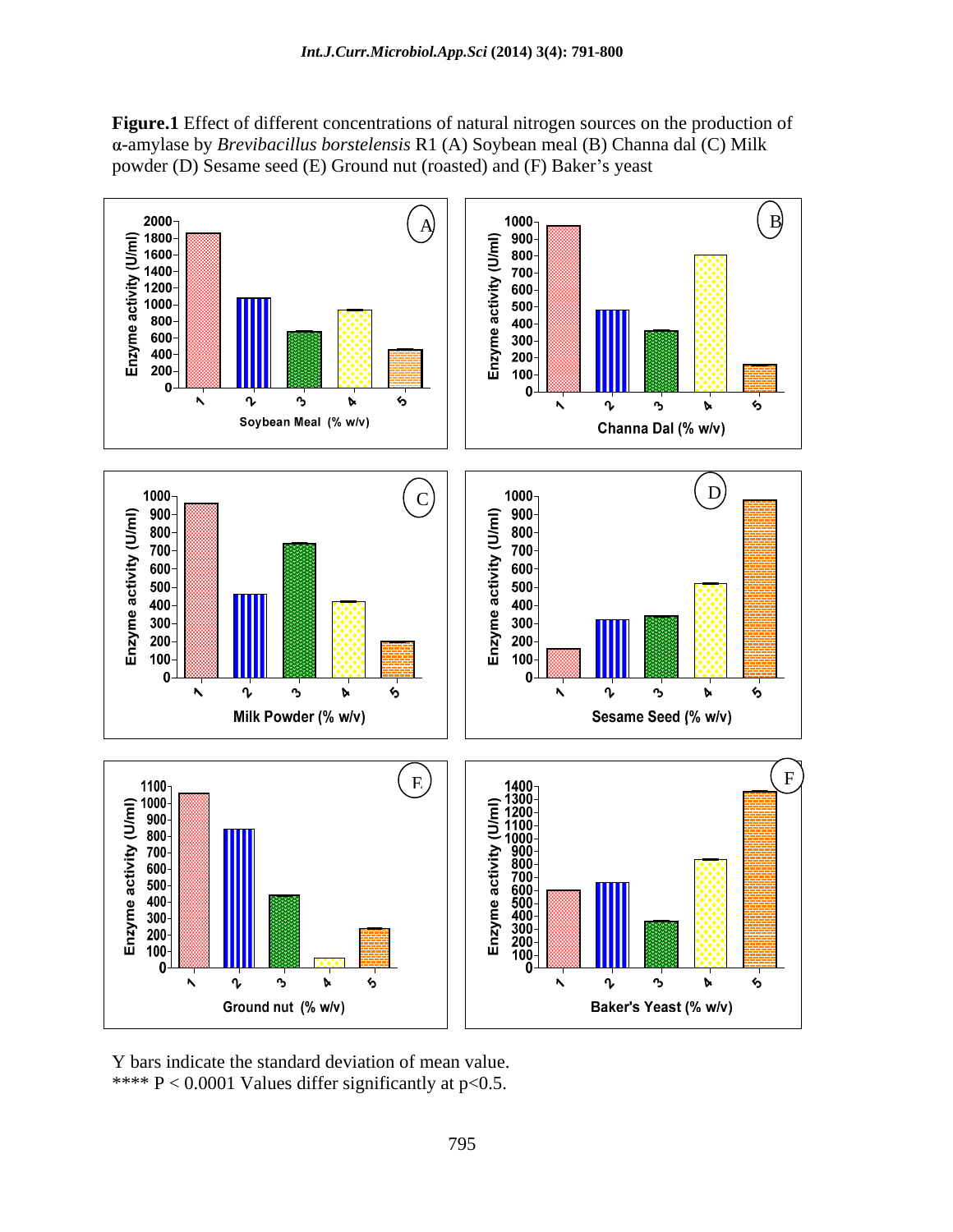**Figure.1** Effect of different concentrations of natural nitrogen sources on the production of -amylase by *Brevibacillus borstelensis* R1 (G) Badam (H) Cashew nut (I) Dry minced fish and (J) Sprouted green gram



Y bars indicate the standard deviation of mean value. \*\*\*\* P < 0.0001 Values differ significantly at p<0.5.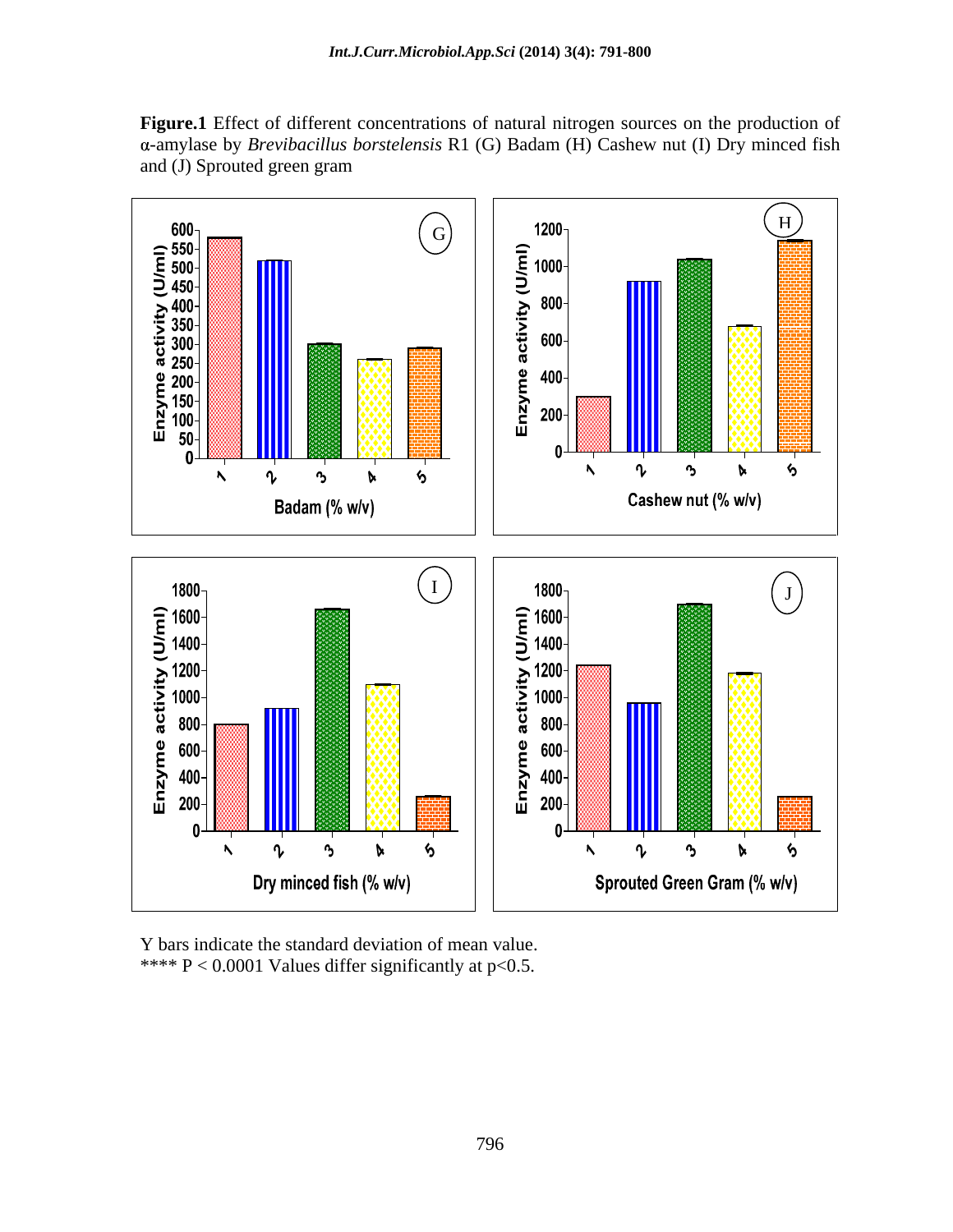**Figure.2** Effect of different concentrations of synthetic nitrogen sources on the production of α-amylase by *Brevibacillus borstelensis* R1 (A) Yeast extract (B) Beef extract (C) Peptone (D) Ammonium sulphate (E) Ammonium chloride and (F) Tryptone



Y bars indicate the standard deviation of mean value.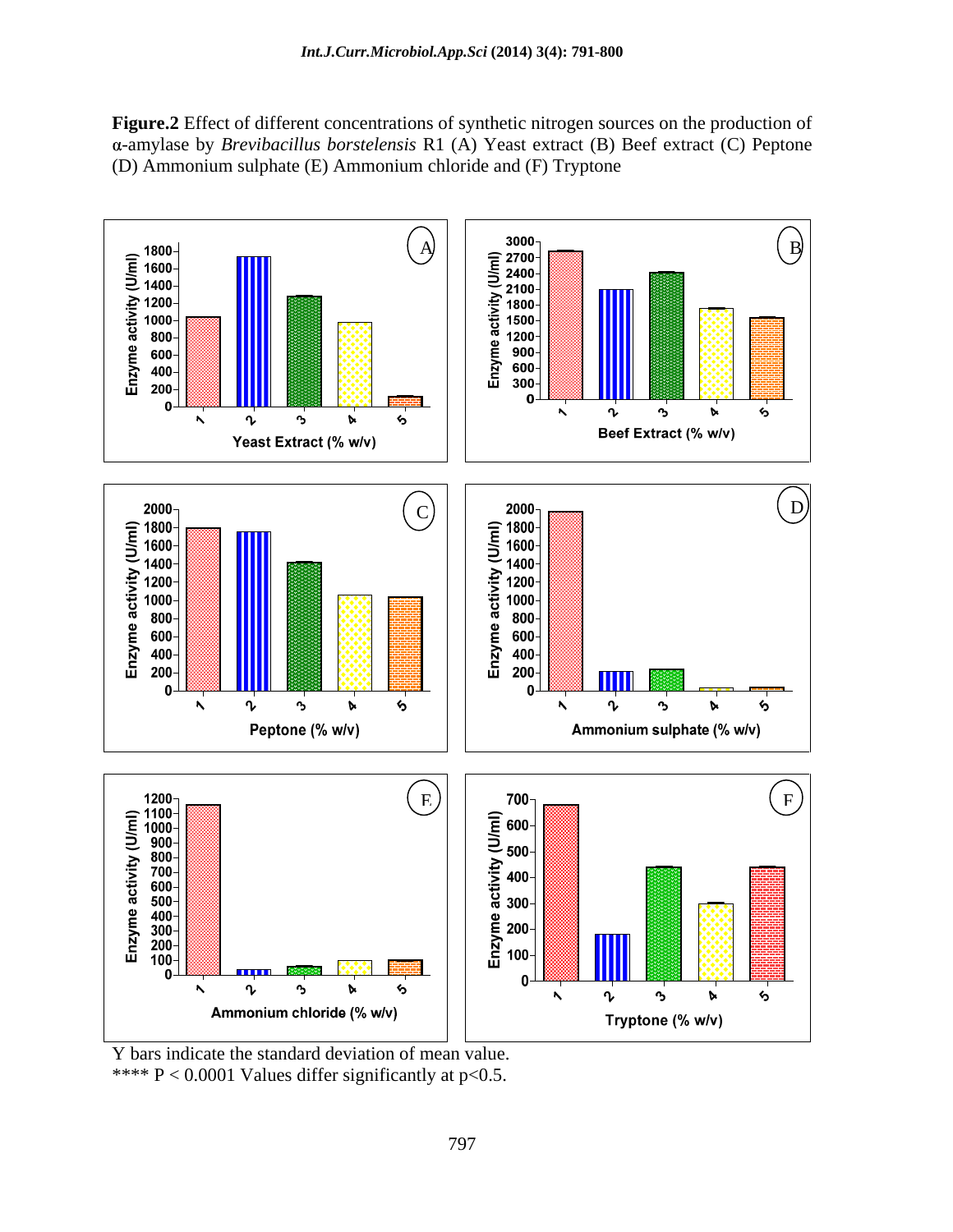**Figure.3** Effect of different concentrations of synthetic nitrogen sources on the production of  $\alpha$ -amylase by *Brevibacillus borstelensis* R1 (G) Casein (H) L-Cysteine (I) Urea and (J) Potassium nitrate experience that the set of the set of the set of the set of the set of the set of the set of the set of the set of the set of the set of the set of the set of the set of the set of the set of the set of t



Y bars indicate the standard deviation of mean value. \*\*\*\*  $P < 0.0001$  Values differ significantly at p<0.5.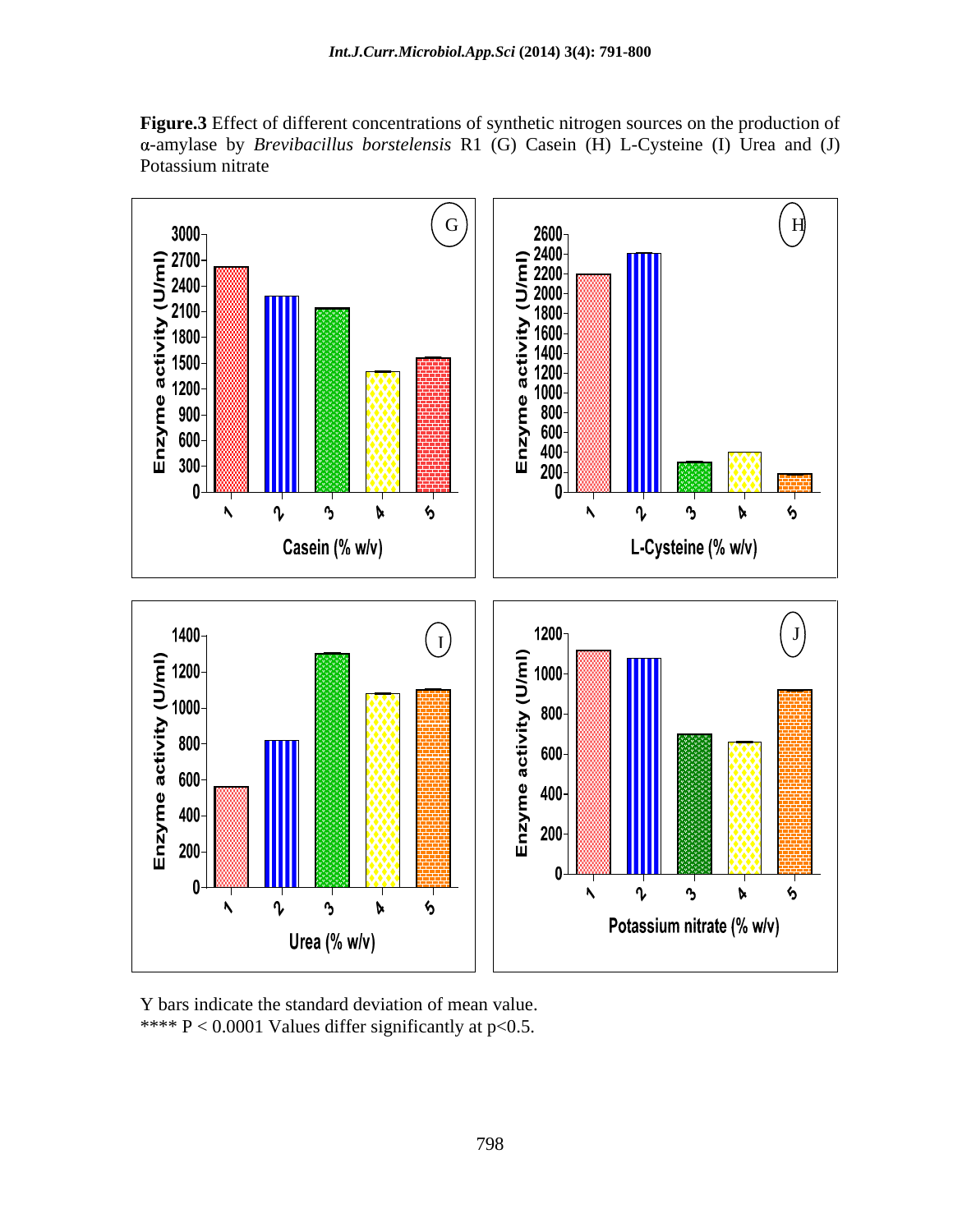bacterial strains was circulated by *Biotechnol*. 3: 519-522. Pederson & Nielsion (2000). Kammoun *et*  Birol, O., N.E. Yayaz, A. Sema and *al*. (2008) have shown the positive effect of casein on amylase production by *Aspergillus oryzae*. The summit amylase and amylase thermostability production was found in natural addition of soybean meal (1%). Corresponding studies in enhancing amylase production Dercova. K., J.Augustin and Krajcova, D. in *Bacillus sp.* were reported by Sodhi *et al.* (2005). production characteristics of *Bacillus* 

Elif Demirkan & Demirkan (2011) reported the stimulating effect of tryptone Production, purification and in *Bacillus sp..* Malhotra *et al.* (2000) observed that tryptone (0.3%) showed optimum amylase production. Tryptone was reported to be as nitrogen source for  $712$ . the production of amylase in *B.*  Fogarty. W.M., Dooyle, E.M., and Kelly, *thermooleovorans* (Sailas Benjamin *et al.,*

Optimization of  $\alpha$ -amylase production was consider objects objects a set of  $\alpha$ -amylase production was considered by  $\alpha$ -amylase production was carried out by the addition of *Technol*. 25: 330-335. supplementary sources of carbon, nitrogen Goto, C.E., Barbosa, E.P., Kistner, L.C.L., and minerals separately to Pikovskaya's fermentation medium by maintaining constant physical parameters (24hrs incubation time, 2% inoculum size,  $37^{\circ}$ C,  $\qquad \qquad$  utilizing a-methyl-D-glucoside, a incubation time, 2% inoculum size,  $37^{\circ}$ C, utilizing a-methyl-D-glucoside, a pH 7.0 and 1% NaCl). The optimum production was found with 1% beef substrate, FEMS Microbiol. Lett. extract  $(2826\pm37U/ml)$ . The  $\alpha$ -amylase  $167:139-143$ . production with optimized physical and Haq, I., H.Ashraf, Abdullah, R. and Shah, chemical parameters was 3120±14U/ml. **Brains was eincluded** by **B**iotechnol. 3: 519-522.<br> **Bacillus Bacillus DEV** 27. **A Semi-main**<br> **EFRONATION CONSUMPARITY EVENCE (Biotechnol. Consideration consideration by**<br> **Consideration by Considerati** 

We thank Management of Dr.Lankapalli financial support and facilities provided to

Aiyer, P.V.D. 2004. Effect of C: N ratio on alpha-amylase production by

- Gikret, U. 1997. Effect of bovine serum albumin on production of alpha in *Bacillus subtilis. Biochem.* 13: 21- 28.
- 1992. Cell growth and  $\alpha$ -amylase *subtilis*. *Folia Microbiol.* 37:17-23.
- Elif Demirkan and Demirkane. 2011. Production, purification and characterization of  $\alpha$ -amylase *Bacillus subtilis* and its mutant derivates 705. *Turk J Biol.* 35: 705- 712*.*
- 2013).  $\blacksquare$  **pattern of two high maltose forming**  $\alpha$ **-**C.T. 1999. Comparison of the action amylase on linear malto  $oligosaccharides.$ *Technol.* 25: 330-335.
	- Moreira, F.G., Lenartovicz, V. and Peralta, R.M. 1998. Production of amylase by *Aspergillus fumigatus* utilizing a-methyl-D-glucoside, a synthetic analogue of maltose, as substrate, *FEMS Microbiol*. *Lett*. *167:*139–143.
- **Acknowledgement**  amylase. *Biotechnol.* 2: 61:66. A.H. 2002b. Isolation and screening of Fungi for the biosynthesis of alpha-
- Bullayya College, Visakhapatnam for the to the optimization of parameters and financial support and facilities provided to the value of medium for  $\alpha$ -amylase make this work possible. production by *Aspergillus oryzae* CBS **References** by product). *Bioresour. Technol*. 99: Kammoun, R., Naili, B. and Bejar, S. 2008. Application of statistical design to the optimization of parameters and culture medium for  $\alpha$ -amylase 819.72 grown on gruel (wheat grinding 5602-5609.
	- Mahmoud Abdul Megead Yassien and Hani Zakarea Asfour. 2012. Improved production, purification and some